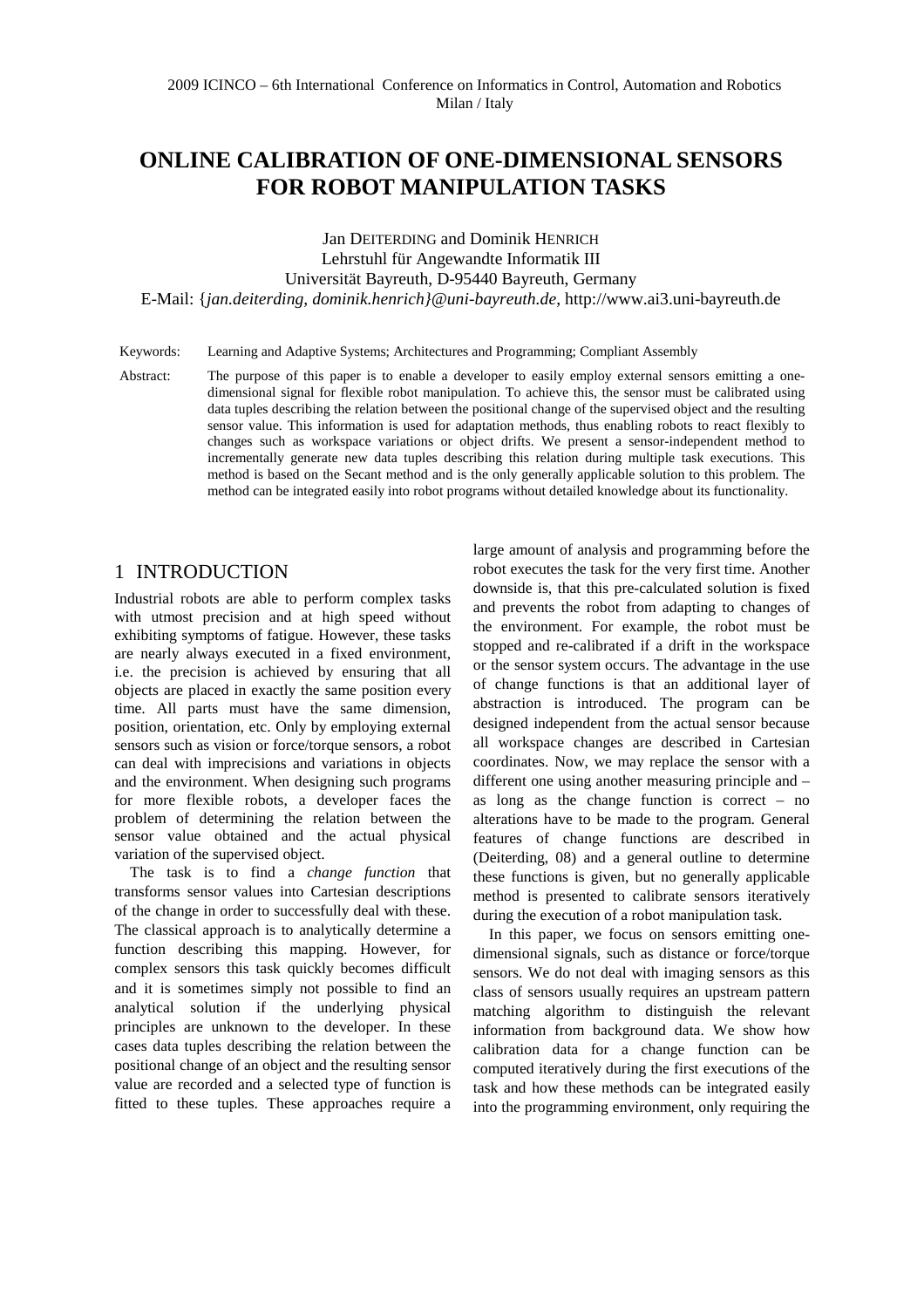developer to specify a minimum of task-dependent parameters. Additionally, we show how the robot adaptively optimizes the task with respect to execution time based on a steadily improving approximation of the function.

The rest of this paper is organized as follows: In Section 2, we give a short overview of related work concerning this topic. In Section 3, we will outline a framework with which a developer can create sensor based robot programs that automatically acquire calibration data during execution. In Section 4, we describe which algorithms are encapsulated into this framework and compare them with other approaches. Section 5 describes how a typical robot task can be solved using our approach. In the last section, we give a short summary of our work and discuss further steps.

## 2 RELATED WORK

The task of inferring information from noisy sensor data is covered thoroughly by various books on pattern classification, e.g. (Duda, 00). But all of these describe methods for extracting the relevant information from sensor values, assuming that this information is present in the data. Multiple papers dealing with the planning of sensing strategies for robots exist, e.g. (Leonhard, 98), (Rui, 06). Most of these involve a specific task (Adams, 98), (Hager, 90) or are aimed at employing multi-sensor strategies (Bolles, 98), (Dong, 04). Various papers deal with the use of sensors in the work cell to allow for information retrieval (Hutchinson, 88). In (Kriesten, 06), a general platform for sensor data processing is proposed, but once more it is assumed that the sensors are already capable of detecting changes. More general discussions of employing sensors for robot tasks can be found in (Firby, 89), (Pfeifer, 94).

Two types of sensors are typically used for manipulation tasks: Force/torque and vision sensors. When force/torque sensors are employed, maps may be created describing the measured forces with respect to the offset to the goal position. (Chhatpar, 03) describes possibilities to either analytically compute these maps or create them from samples. Based on this, (Thomas, 06) shows how these maps can be computed using CAD data of the parts involved in the task. In both cases, the maps must be

created before the actual execution of the task and are only valid if the parts involved are not subject to dimensional variations. If the information is acquired using cameras, the first step is to perform some kind of pre-processing of the data to extract the relevant information. To determine how this information relates to the positional variation is once again the task of the developer and highly dependent on the nature of the task. Examples for information retrieval using vision sensors are given in (Dudek, 96), (Paragios, 99) and (Wheeler, 96).

In summary, all of the papers mentioned above either propose specific solutions for specific types of sensors and tasks or algorithms to extract the relevant information from the sensor signal. A problem is that these solutions do not outline a general approach which can be used regardless of the type of sensor. Additionally, all papers assume that the developer is capable of integrating the methods into his own robot program. Unfortunately, this is usually not the case for developers in small and medium sized enterprises, which often possess only basic knowledge about robot programming.

Here, we are interested in determining the relationship between the sensor signal and the Cartesian deviation iteratively during multiple task executions. We want to integrate this algorithm into an easy-to-use interface that will enable developers having no special knowledge in robot programming to create adaptive robot programs. We only focus on one-dimensional data, such as distance sensors or force/torque sensors. Vision sensors always require some kind of preprocessing that is highly dependent on the task.

# 3 INTEGRATION INTO THE PROGRAMMING ENVIRONMENT

In this chapter, we will explain how a developer with minimal knowledge about sensor data processing can easily create robot programs that employ external sensors. We will explain which considerations must be made by the developer, how the program must be structured in general, and which parameters are mandatory.

#### 3.1 Setting up the workspace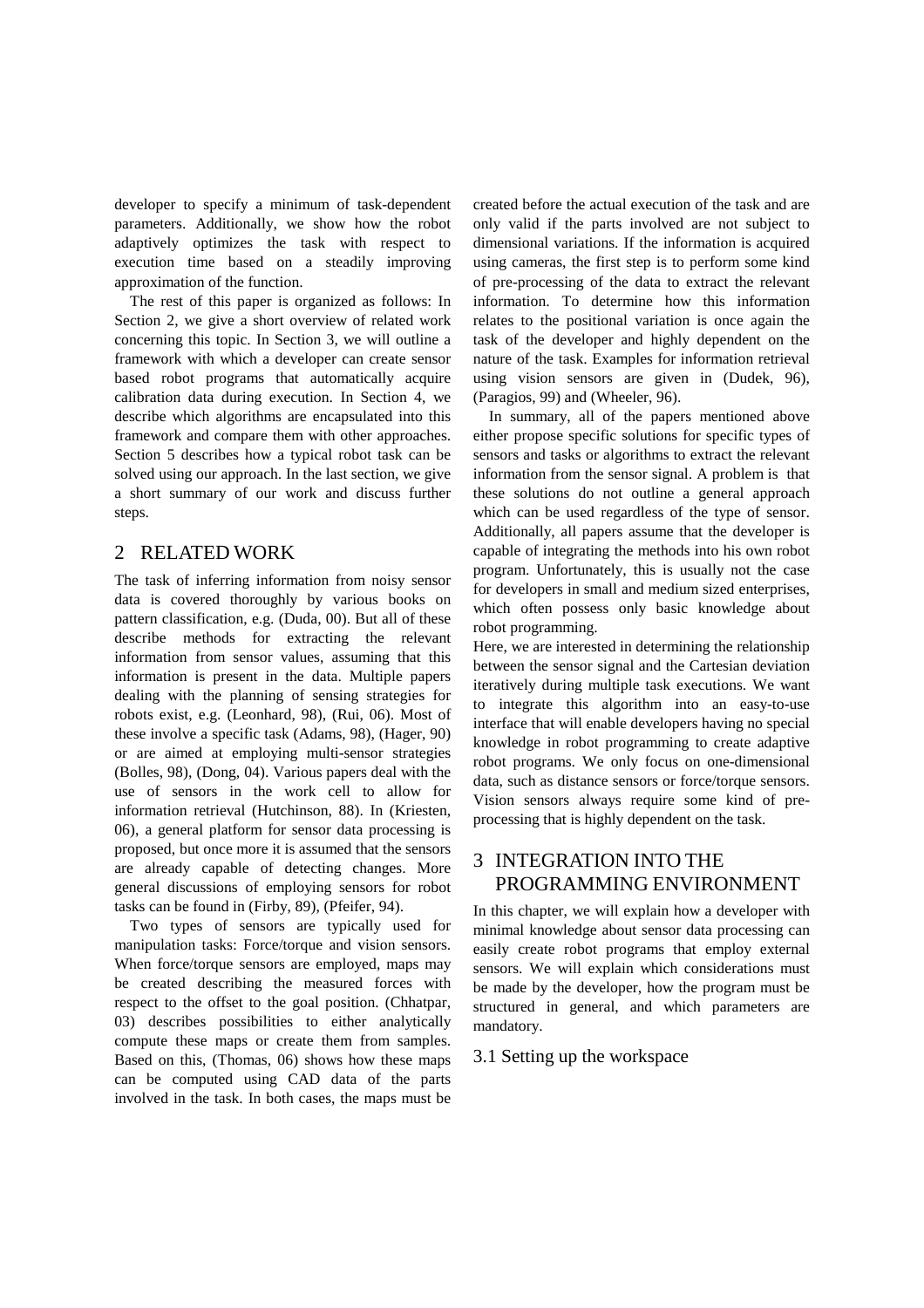The first thing a developer has to do is to decide in which way a change can occur between consecutive executions of the task. Based on this, a suitable sensor must be chosen that is capable of recognizing this change and that satisfies the requirements imposed on change functions. Here we will only provide a short summary, see (Deiterding, 08) for a detailed explanation: A change function *f* describes the alteration of a sensor signal when the object supervised by the sensor has moved. It is a function that relates a Cartesian position to a sensor value. Using the inverse  $f^{-1}$  gives us the position  $p_{est}$  for the current sensor value. Note that all functions are defined in relation to a pre-set reference position *pref* and a corresponding reference sensor value *sref*. Only the difference of the current sensor signal to *sref* is taken into account. This is not a limitation, but rather a standardization of the function, so the only root of this function is (0,0) because there is only one reference position.

#### 3.2 Online computation of change functions

The central idea of this paper is that the change function *freal*, which is defined by the task and the sensor, is unknown and cannot be calculated analytically or approximated beforehand. Instead, the robot will compute an approximation *fest* of *freal* online during the first executions of the task. Instead of two separate phases – the calibration of the sensor and the actual execution of the task – the calibration process is encapsulated in the execution (see Figure 1). The calibration may take longer now, nonetheless the program will work correctly right from the very first execution. In addition the developer will spend less time setting up the sensor and the program is capable of adapting to changes both in the workspace and in the sensor data, e.g. due to a warm-up of the sensor, without the need for a manual recalibration. The robot starts with a very rough approximation *fest* of *freal* and refines this approximation gradually with each execution by incorporating newly gained information.

During execution, the robot uses  $f_{est}^{-1}$  to react to Cartesian changes of the supervised object. If the object has moved away from *pref* by *xchange* to *pchange*, this is detected through the sensor value *sact*:

$$
s_{act} = f_{real}(x_{change})
$$
 (1)

Thus, the robot must modify its movement by calculating:



Figure 1: In the classical approach to sensor-based robot programming, the sensor is calibrated before the actual program is executed (top). In our approach, the calibration process is integrated into the execution cycle (bottom).



Figure 2: Experimental setup. A steel rod is delivered along a conveyor belt (blue arrow) until it reaches a light barrier (blue line). The rod can be in any position on the belt (red). Shown in this picture is the reference position of the rod in order to be picked up.

$$
x_{est} = f_{est}^{-1}(s_{act}) = f_{est}^{-1}(f_{real}(x_{change}))
$$
 (2)

The stored reference position is then modified accordingly:

$$
p_{est} = p_{ref} + x_{est} \tag{3}
$$

Now, the robot moves to *pest*. If *fest* is close enough to *freal* then:

$$
x_{est} = x_{change} \tag{4}
$$

If the change was estimated correctly, this knowledge is incorporated into the change function. If the estimate was wrong, then there is not enough information stored in *S* to perform a reasonable correction using the current sensor value *sact*. Thus, the correct position must be determined and *fest* must be modified in such a way that the next estimate will be correct for the current sensor value. Initially this will often be the case since early values of *fest* are quite inadequate.

When the robot has performed the motion defined by  $x_{est}$ , the new position is either correct or it is skewed because *fest* was not accurate enough. In the latter case, two possibilities arise. The key point is to decide whether the robot motion will modify the sensor signal or not. This is best illustrated by an example. Consider the following task: A steel rod is delivered to the robot via a conveyor belt. The belt stops when the rod passes a light barrier (see Figure 2). The robot shall pick up the rod using a vacuum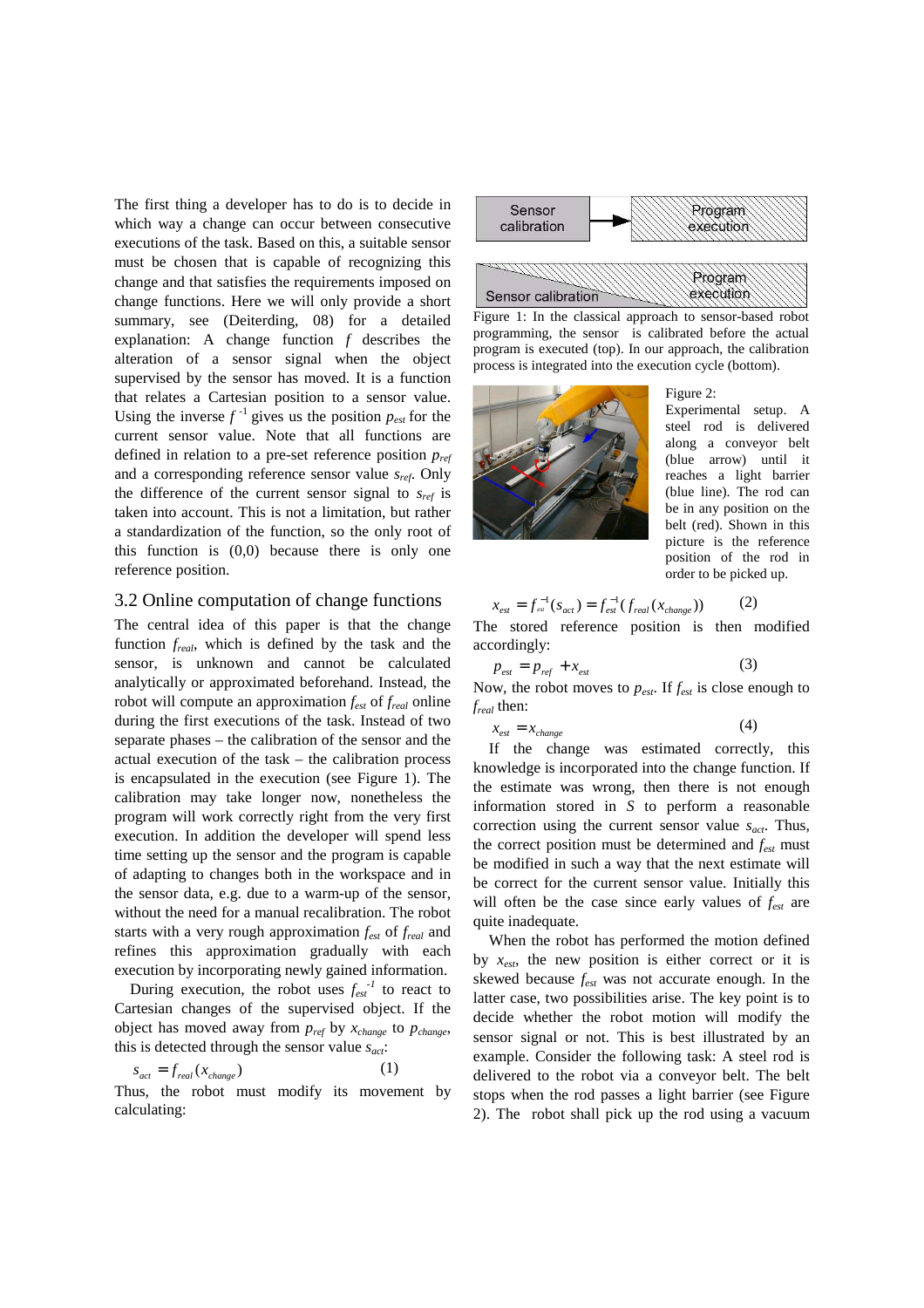

Figure 3: Left: Reference position of the rod and placement of the distance sensors to recognize the position and rotation of the rod on the conveyor belt. The distance is determined using  $s_1$ . The rotation is determined using the difference between  $s_1$  and  $s_2$ . Right: Scan of the data sheet provided by the manufacturer describing the sensor signal for given distances (x-axis: distance, y-axis: sensor signal). The resolution of the sensor is in the range [10; 80] cm.

gripper and place it in a box for transport. To solve this task, we could construct a feeding mechanism ensuring that the rod is aligned the same way every time. However, we want to allow the rod to be in any position as long as it faces upwards. So we have translational changes along the x-axis and rotational changes around the z-axis of the coordinate system of the conveyor belt. To sense this misalignments, we employ two distance sensors that are placed parallel to the y-axis of the conveyor belt. (Figure 3) The developer faced with the task to design this robot program now has to plan how the position and orientation of the rod can be recognized and how the robot should react. So, there are two cases:

Case 1) When the robot moves onto the belt to pick up the rod, this motion does not alter the sensor signal because the rod itself has not moved. In this case the correct position must be searched for. This is usually the case when preparatory sensors are used. The developer can either manually guide the robot to the correct position or use a second sensor to perform an automated search, but it is up to the developer to define a valid search algorithm, because this depends strongly on the task. The search should be kept as simple as possible. When the sensor is calibrated adequately well, the change function's estimate is accurate and always locates the object correctly. So

this search is only executed in the very first iterations. Because of this it is not necessary to implement a fast, efficient search strategy, since this represents only a backup strategy in case the change function is still inadequate for a given sensor value. Once the correct position *pchange* has been reached, *xchange* is calculated as

$$
x_{change} = p_{change} - p_{ref}
$$
 (5)

and the data tuple (*xchange*, *sact*) describes a valid data point of *freal*, because the sensor value has not changed during the search. This tuple is added to a set *S* describing the current knowledge about *freal*. With increasing size of *S* more and more knowledge about *freal* is collected and the more precise the next estimations will be.

 Case 2) This case occurs, when the robot has located the rod and grasped it. Now, a robot motion will alter the sensor signal. In this case a corrective motion can be performed instead of a search. This is usually the case if the sensor is used concurrently. We can employ an automated search; the direction of the search is defined by the Cartesian coordinates that are altered by the sensor. The search terminates when  $S_{act} = S_{ref}$ . If this value has been reached, the robot has corrected the change. A detailed solution describing the motions involved is described in Section 4.

#### 3.3 Defining the general programm structure

When defining the program structure, the developer must decide how the adaptation strategy for the change can be integrated into the robot program. This is done at the point when robot movements are executed based on the sensor signal. The robot uses the current sensor value *sact* and current estimate of the change function  $f_{est}$  using  $S$  to determine  $p_{est}$ .

The key point is to decide whether the robot motion will modify the sensor signal or not. This leads to the following basic program structure:

If a motion does not change the signal, the source code will look similar to this:

- 1 pos = changeFunction();
- 2 MOVE pos;
- 3 IF NOT isOkay() THEN { 4 performSearch();
- 5 pos = getCurrentPosition(); }
- 6 updateChangeFunction(pos,sensor.value());

The robot will calculate and move to the estimated position using the change function by calling the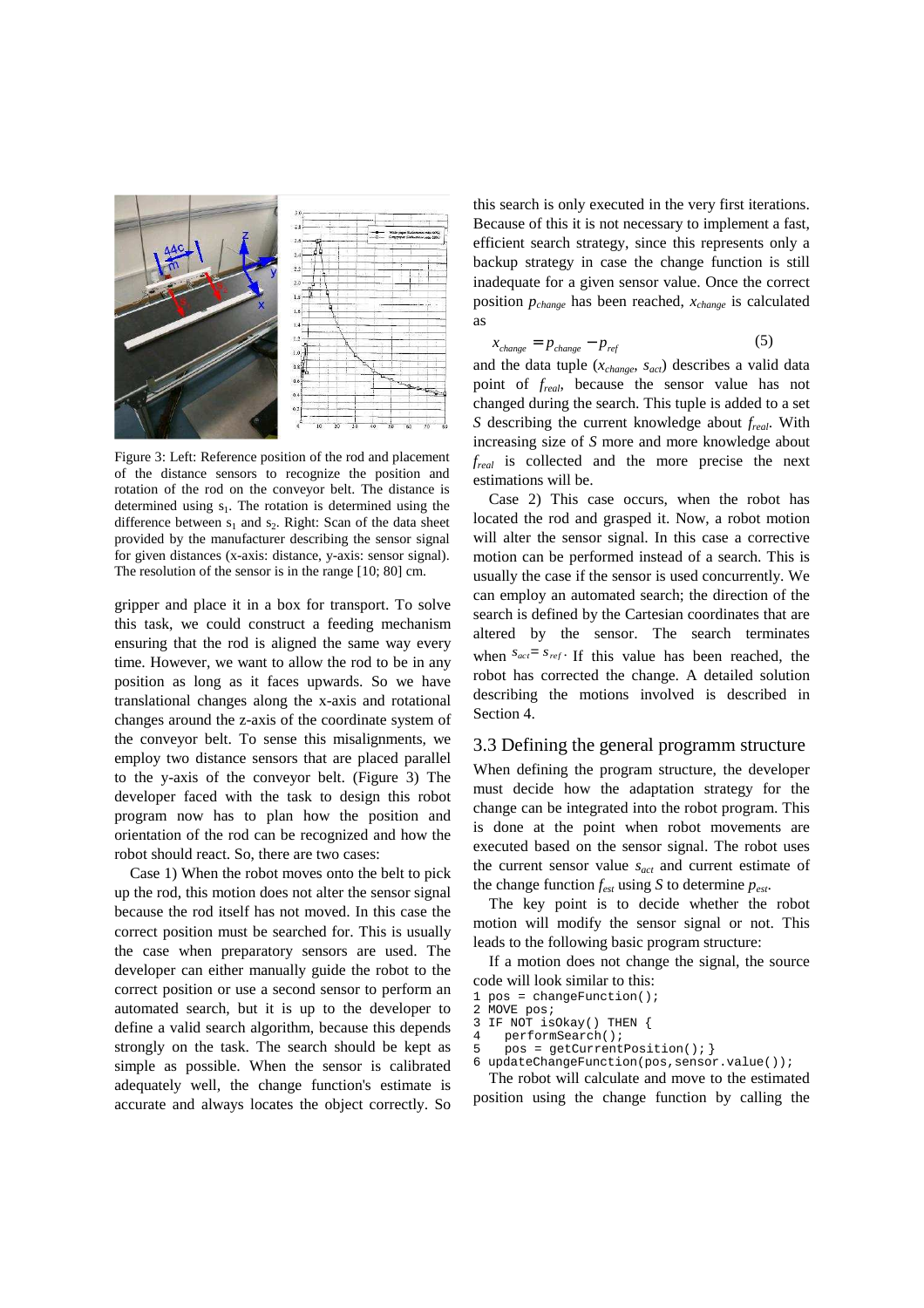function changeFunction (Lines 1 and 2). At this point, a decision must be made if the position is correct, which is either accomplished using a second sensor or by asking the developer to check (Line 3). If this is not the case, a search is initiated, guiding the robot to the correct position (Lines 4 and 5). Then a new data tuple is added to *S* improving *fest* (Line 6) by calling updateChangeFunction. This must be called explicitly by the developer to update *S* with the new, correct position *preal* for *sact*.

On the other hand, if a motion does change the signal, the source code will look similar to this:

- $1$  DO {
- 2 pos = getCorrection(); **MOVE** pos;
- $\frac{1}{4}$  WHILE sensor.value()!=s<sub>re</sub>;

Here, the search is realized using a do/while-loop. We estimate the current change (Line 2) and move the robot accordingly (Line 3) until we have reached the reference position (Line 4). We will describe a suitable method to calculate reasonable correction values in Section 4. Here, it is important that these methods are encapsulated in the function getCorrection, so they remain hidden from the developer.

All the developer must do to use these methods is to specify the following parameters:

- 1) The taskframe and the coordinate(s) in which the change occurs. *pref* and *sref* are calculated within this taskframe. The default sensor values are recorded when  $p_{ref}$  is stored.
- 2) The sensor used to supervise *pref*. This includes a specification of the sensor's signal-to-noise ratio (SNR).
- 3) A Boolean value specifying if a robot motion will alter the sensor signal. The function getCorrection uses this value to determine which estimation method is executed.
- 4) Furthermore, it makes sense to require all estimates *xest* to be within a specific range to prevent the robot from leaving the workspace in case of an extreme estimate. However, this may increase the number of corrections necessary to reach *pref* .

These four parameters enable the robot to learn a change function adaptively during task execution. All other functionality is independent from the task and is integrated into the function getCorrection.

The actual implementation of *fest* is interchangeable. The calibration data gained by the

adaptation is stored in *S*. It is up to the developer to determine how the tuples in *S* are used to approximate the function. Any interpolation method can be employed, because no additional knowledge about the function type of  $f_{\text{ext}}$  is necessary. Curve-fitting methods may be used as well, which will lead to a reasonable approximation of *fest* after fewer executions compared to interpolation methods. But, as is the case with all adaptation and learning methods in general, the more information one has available right from the start, the faster the methods will work adequately.

# 4 SUPERVISING AND ADAPTING TO CHANGES DURING EXECUTION

In this section, we describe how corrective motions can be executed by the robot using sensor information gained during a movement. All corrective motions are used to supplement the existing knowledge about the change function. We explain how this method can be integrated into a programming environment and kept hidden from the developer.

#### 4.1 Using the Secant method for corrective motions

In principle, it is possible to use a search motion predefined by the developer even if the correction has changed the sensor signal, but this discards the information gained by the alteration of the sensor signal during the search. We can use this information to our advantage and generate corrective motions which locate *pest* faster than a standard search motion.

Since this correction alters the sensor signal, we use it to judge the performed correction and compute subsequent corrections accordingly. Suppose we knew x*change*, the first tuple for *S* would be (*xchange*, *sact*). Here, we only know *sact*, not *xchange*. But *xchange* is simultaneously the offset along the x-axis of (*xchange*, *sact*) from the root, due to the monotonicity of *fest*. If we perform multiple corrections until we reach the root, we can compute *xchange* as the sum of all corrections the robot has made. From a mathematical point of view, this is equivalent to finding the root of an unknown function.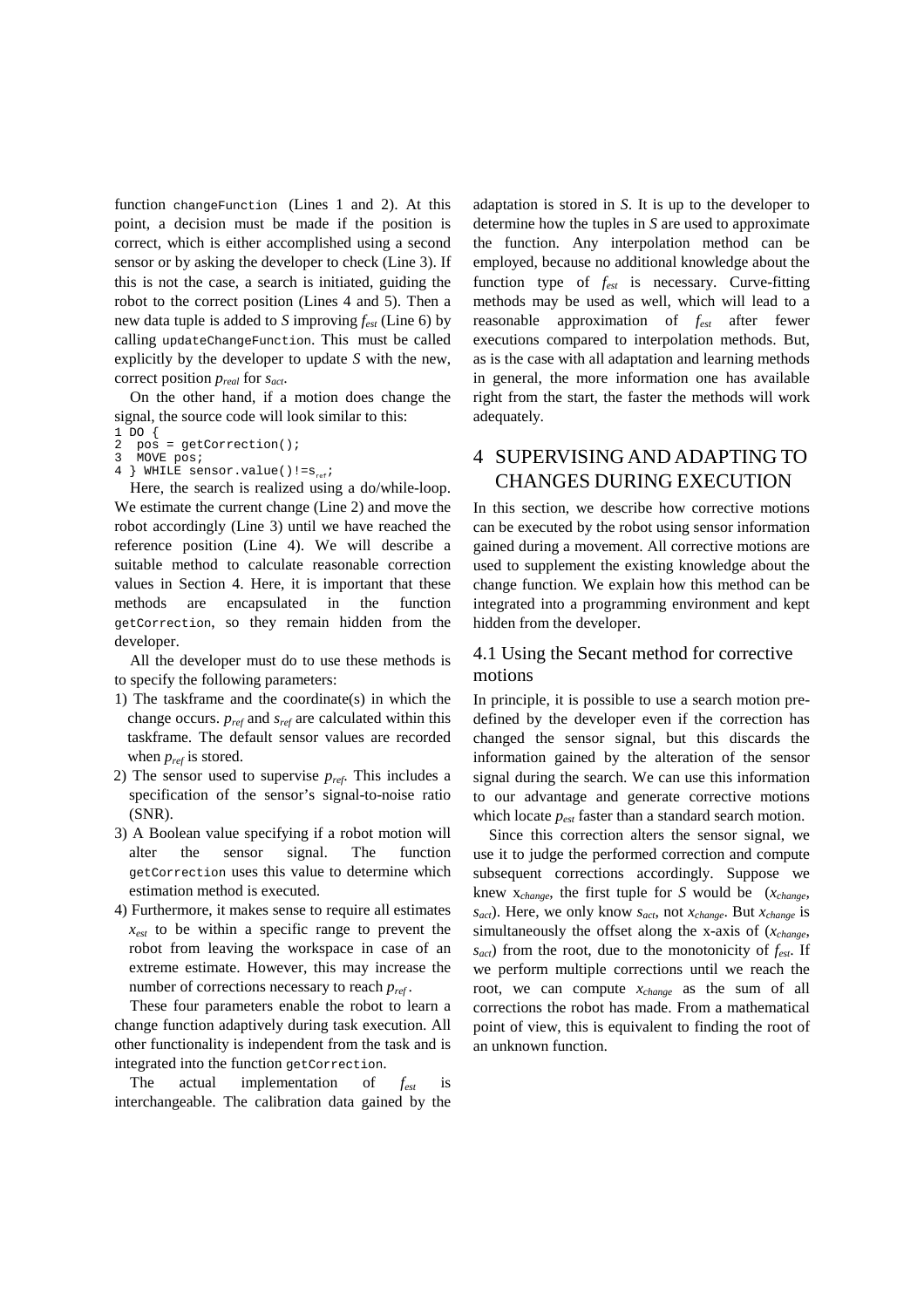The Secant method (Press, 92) is defined by the recurrence relation

$$
x_{n+1} = x_n - \frac{x_n - x_{n-1}}{f(x_n) - f(x_{n-1})} f(x_n)
$$
 (6)

where *f* is an unknown function. As can be seen from the recurrence relation, the Secant method requires two initial values,  $x_0$  and  $x_1$ . The values  $x_n$  of the Secant method converge to a root of *f* if the initial values  $x_0$  and  $x_1$  are sufficiently close to the root. The order of convergence is φ, where  $\varphi = (1 + \sqrt{5})/2 \approx 1.62$  is the golden ratio. In particular, the convergence is superlinear. This result only holds true under some conditions, namely that *f* is twice continuously differentiable and the root in question is simple and may not be a repeated root. Change functions, as we have defined them, fulfill these conditions.

In our case, the *f* is the real change function *freal* and the first value  $x_0$  is simply the change we wish to calculate,  $x_{change}$ , while the second value  $x_1$  is the first corrective motion the robot has performed, *xest* , which is based on the current estimate of the change function *fest*. Note that *fest* is used only once for the initial correction, all subsequent corrections are based on the Secant method (see Figure 4) only using the current sensor values provided by *freal*. Since the convergence of this method is superlinear, we will not need many additional corrections  $x_n$ ,  $n > 1$ , should  $x_1$ prove to be poor.

It is important to consider the following: When the next value  $x_{i+1}$  is calculated, it must be kept in mind that we have already performed correction  $x_i$  before we could measure  $s_{i+1}$  to rate  $x_i$ . So we must subtract the impact of  $x_i$  from  $x_{i+1}$ .

Another advantage of this approach is that all corrections *x<sup>i</sup>* and corresponding sensor values  $s_i = f_{real}(x_{i-1})$  are known. We can store these as pairs  $(x_i, s_i)$  in a temporary stack. When we have reached *pref*, we can use this information to create multiple new data tuples for *S*. If we have performed *i* corrections until the robot reaches *pref*, the topmost pair  $(x_i, s_i)$  on the stack already describes a valid data tuple for *S*. The next pair on the stack  $(x_{i-1}, s_{i-1})$ describes a correction to  $p_{ref}$  altered by  $x_i$ . So  $(x_i + x_{i-1})$ ,  $s_{i-1}$ ) is another valid data tuple for the set. Subsequent processing of the stack provides us with a valid data tuple for every correction performed, so we add *i* new



Figure 4: Illustration of the first two steps of the correction algorithm: For a given variation *preal* we perform an estimated correction *pest* based on the corresponding sensor value *s<sup>0</sup>* , the real change function *freal* (red) and our current estimate  $f_{est}$  (green). We move the robot to position  $p_l$  and retrieve a new sensor value *s<sup>1</sup>* . We then use the Secant method to grade the last correction and move the robot accordingly to *p<sup>2</sup>* . All subsequent corrections are performed using the Secant method only.

data tuples to *S*. This leads to an accurate approximation of *fest* after fewer executions compared to the addition of only one tuple to *S* in every execution.

The Secant method only works for one-dimensional functions. It is possible to combine multiple sensors to obtain an *n*-dimensional signal. In this case, the Broyden method (Broyden, 65) can be used, which is similar to the Secant method.

This method is only applicable if a robot motion alters the sensor signal, as is described in Case 2 in Section 3.2. In the first case of that section, there is no other option as to use either a manual guidance method or an automated search.

#### 4.2 Possible utilization of other approaches

The Secant method is not the only method to determine the root of a function. Some other methods are Newton's method, fixed point iteration, and the bisection method. We will now compare the Secant method with these and show why the Secant method is the best choice for this task.

Newton's method and fixed point iteration both use the derivative of the function to calculate the next correction. But, as we have explained in Section 1, it is not always possible to find an analytical solution. Additionally, if this solution was known, it would be more sensible to record a number of examples before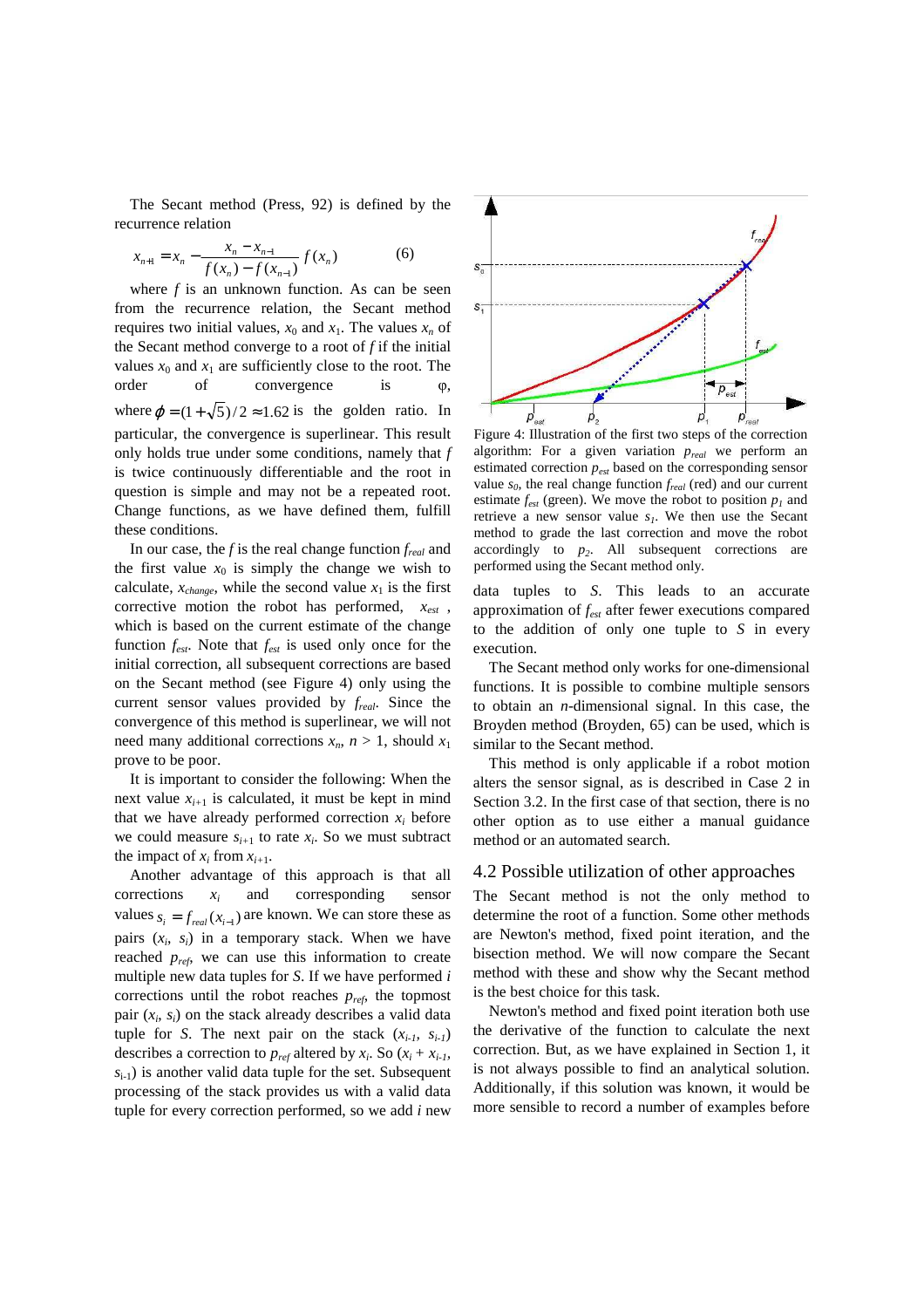setting up the main program and use the examples to determine the function parameters.

The bisection method does not rely on the function's derivative, but has another drawback: To find the root of a function *f* in an interval [*a*, *b*], both  $f(a) < 0$  and  $f(b) > 0$  must hold, or vice versa. If both values are negative or positive, this method cannot be employed. This is a serious drawback for this case, since we cannot ensure that the first correction we have performed will result in a new sensor value which has the inverse sign of the first value.

In summary, we can say that to our knowledge the Secant method is the only applicable method that enables a robot to perform a series of corrective motions without any need for backtracking until the root of an unknown change function is reached.

### 5 EXPERIMENTS

In this section, we show the validity of our approach and explain the interaction of all components described in Sections 3 and 4.

We have implemented the task described in Section 3.2. The sensors used are distance sensors GP2D12 made by SHARP with a measurement range of [10; 80] cm. The first sensor supervises the position where the robot is supposed to pick up the rod and measures the translation along the x-axis. The second is located 44 cm away from the first along the y-axis of the belt (Figure 3, left). The difference between the two sensor values describes the rotation around the z-axis.

The data sheet for the sensors shows that the sensor signal is not linear with respect to the physical distance (Figure 3, right), so it is not possible to use a simple linear conversion to determine the translation or the rotation of the rod. In theory, the change function describing the rotation can be derived as an Arcus-Tangens function, but the parameters for this function are unknown. Therefore, the robot shall learn both functions adaptively during task execution. A reference position *pref* is set up (Figure 3, left), describing the ideal position and orientation the rod should have. This position would be identical with the position of the rod in case a feeding mechanism is employed. It is important to measure the sensor values for *pref* as well. Later on, all measurements are compared against these values and if the difference exceeds the SNR of the sensor in question, a change

| Table 2: Change function mappings used for the |  |  |  |  |  |
|------------------------------------------------|--|--|--|--|--|
| experiment                                     |  |  |  |  |  |

|                                              | <b>Distance</b>       | <b>Rotation</b>     |
|----------------------------------------------|-----------------------|---------------------|
| <b>Position</b>                              | $p_{\text{pickup}}$   | $p_{\text{pickup}}$ |
| <b>Dimension</b>                             | Translation along $x$ | Rotation around z   |
| Sensors                                      | Sensor1               | Sensor1 - Sensor2   |
| <b>SNR</b> of Sensor                         | 5.0                   | 10.0                |
| <b>Movement</b><br>modifies sensor<br>signal | <b>FALSE</b>          | TRUE                |
| Range of<br>Correction                       | $[-240; 240]$ mm      | $[-10; 10]$ mm      |

is recognized. The developer now sets up two mappings describing the changes (Table 2).

The robot program for a single task execution is now short and relatively simple:

```
1 PROGRAM pickupRod() {<br>2 offset = getCorred
2 offset<sub>est</sub> = getCorrection(Distance);
3 MOVE offset<sub>est</sub>;
4 IF (force<sub>z-axis</sub>() < force<sub>contact</sub>) THEN<br>5 searchRod();
6 update(Distance, HERE);<br>7 araspRod();
7 graspRod();<br>8 MOVE p;
8 MOVE p_{ref};<br>9 DO
9 DO 
10 rotation<sub>est</sub> = getCorrection(Rotation);<br>11 MOVE rotation ;
10 rotation<sub>est</sub> = get<br>11 MOVE rotation<sub>est</sub>;<br>12 WHILE (rotation
12 WHILE (rotation<sub>est</sub> != p_{ref})<br>13 MOVE p. ..;
13 MOVE p_{\text{dropot}};<br>14 releaseRod();
15 }
```
In Lines 2 and 3 the function getCorrection receives a reference to a mapping structure defined in Table 2 as parameter and moves the robot to the estimated position of the rod. We use a force/torque sensor to check whether the rod was grasped correctly (Line 4). If this is not the case, we employ a basic search motion probing the conveyor belt in fixed intervals for the rod (Line 5). When the rod is located, we manually update *S*, grasp the rod and move it to the reference position (Lines 6 to 8). At this point the rod may still be rotated by an unknown amount. In Lines 9 to 12 we correct this rotation by repeatedly calling getCorrection until the reference position is reached. Then we move the rod to *pdropoff* and release it (Lines 13 and 14). Note that the program itself does not contain any sensor data processing. Additionally, it is neither necessary for the developer to determine the type of the change functions nor any parameters for these functions. To calculate the Cartesian change for an unknown sensor value, we use a simple linear interpolation over all data tuples in *S*.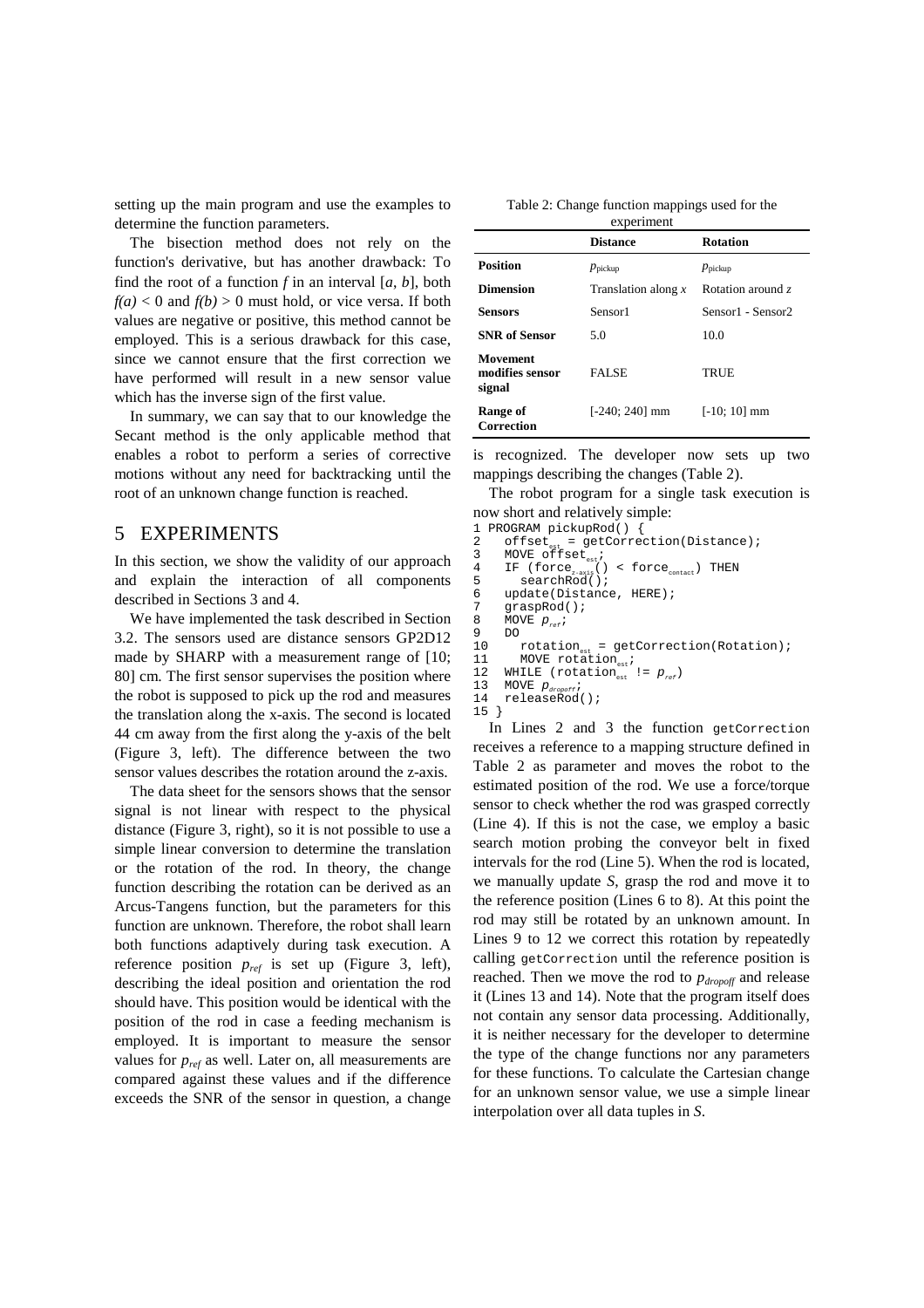We executed the program 100 times. Every time the translation and rotation of the rod was chosen randomly. The initial estimate of both change functions was deliberately chosen badly as a bisecting line (Figure 5). For the change function describing the distance of the rod, we could have also created data tuples using the data sheet of the sensor (Figure 4, right). We have chosen not to do this, for two reasons: Firstly, the data tuples would have to be measured manually by the developer in the figure and modified by the distance of the rod's default position, which is a cumbersome task. Secondly, the data sheet is rather small and the resolution is low so it is difficult to determine exact values. Here, it is easier to just use a



Figure 5: Initial estimates of the change functions used to compute the translation (left) and rotation of the rod (right).



Figure 6: Estimates of the change functions used to compute the translation (left) and rotation of the rod (right) after 10 executions.



Figure 7: Estimates of the change functions used to compute the translation (left) and rotation of the rod (right) after 100 executions.

bad approximation for the very first executions, because this will change after a few executions. Because of this, the robot was unable to grasp the rod correctly during the very first executions and also needed multiple corrections to compensate the rod's rotation. After 10 executions the estimations of the change function look similar to the one in Figure 3, and an Arcus-Tangens function respectively (Figure 6). After 100 executions we obtained a precise interpolation of both change functions (Figure 7), allowing the robot to grasp the rod 20 out of 20 times (100%) without the need for a search motion. The rotation was corrected successfully with just one rotation in 14 out of 20 cases (75%). In the other



Figure 8: Overall (green) and averaged (blue) percentage of correct estimations of the rod's translation on the conveyor belt using the change function for 100 executions. A red dot with a value of 0 indicates that the robot could not locate the rod with the given change-function, but had to perform a search instead. A value of 1 indicates that the rod was found without the need for a search motion.



Figure 9: Overall (green) and averaged (blue) percentage of correct estimations of the rod's rotation on the conveyor belt using the change function for 100 executions. A red dot with a value of 0 indicates that the first correction of the rotation did not align the rod perfectly and further corrections were necessary. A red dot with a value of 1 indicates that the rod was aligned correctly with only one motion.